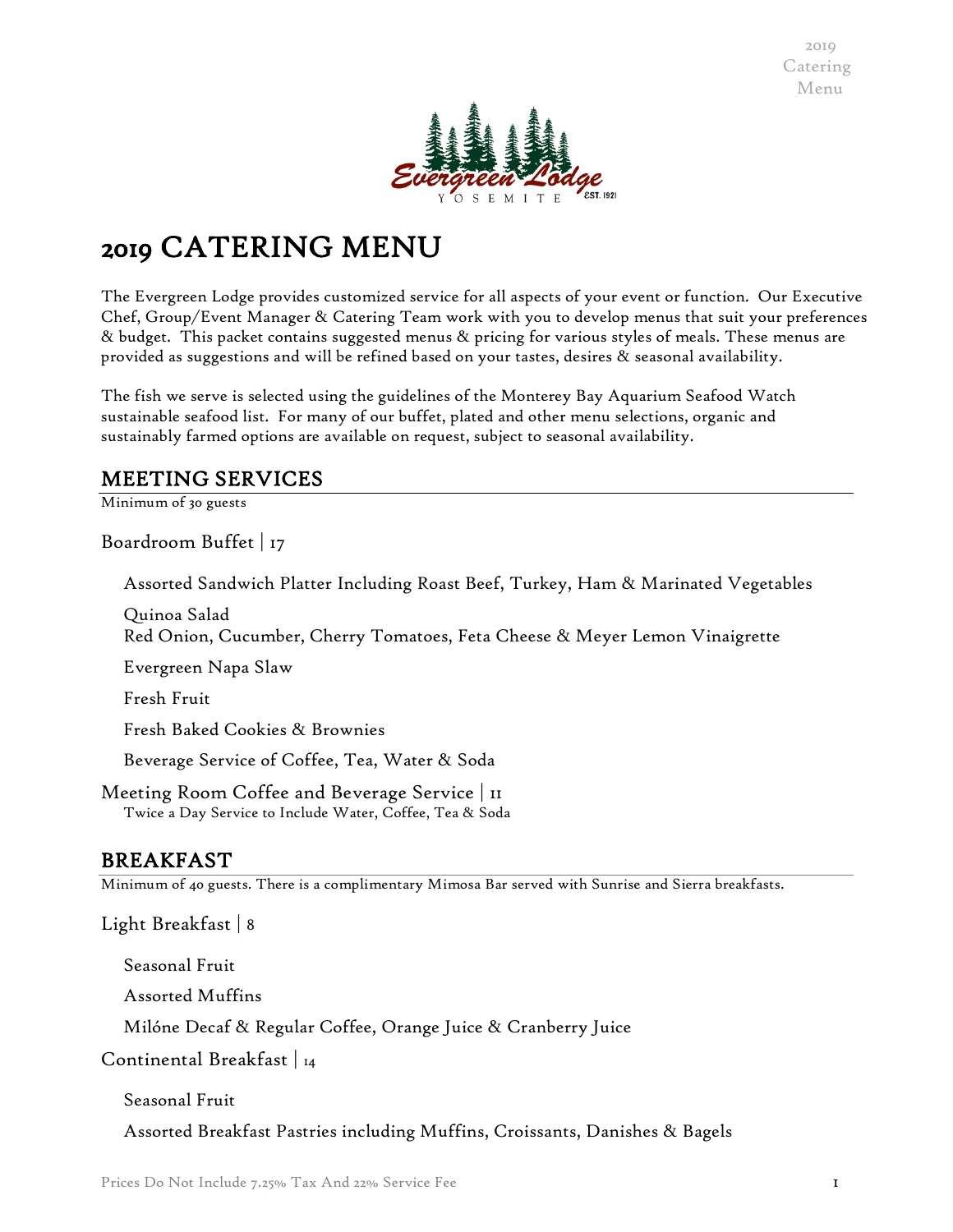# BREAKFAST CONT.

| Assorted Cereals including Organic Granola                                   |
|------------------------------------------------------------------------------|
| Assortment of Plain & Fruit Yogurts                                          |
| Milóne Decaf & Regular Coffees, Selection of Teas                            |
| Selection of Orange Juice, Apple Juice & Cranberry Juice                     |
| Add on Bacon & Scrambled Eggs   4                                            |
| Sunrise Buffet   20                                                          |
| Assorted Breakfast Pastries including Muffins, Croissants, Danishes & Bagels |
| Scrambled Eggs with Fresh Herbs, Cheddar Cheese, Peppers, Onions, Scallions  |
| House Made Biscuits with Peppercorn Sage Gravy                               |
| Crispy Applewood Smoked Bacon & Chicken Apple Sausage                        |
| <b>Roasted Red Potatoes</b>                                                  |
| Seasonal Fruit                                                               |
| Assorted Cereals including Organic Granola                                   |
| Milóne Decaf & Regular Coffees, Selection of Teas                            |
| Selection of Orange Juice, Apple Juice & Cranberry Juice                     |
| Sierra Buffet   22                                                           |
| Assorted Breakfast Pastries including Muffins, Croissants, Danishes & Bagels |
| French Toast Casserole with Apples & Rum-Plumped Raisins                     |
| Goat Cheese, Sundried Tomato & Fresh Herb Frittata                           |

Crispy Applewood Smoked Bacon & Chicken Apple Sausage

Roasted Red Potatoes

Seasonal Fruit

Assorted Cereals including Organic Granola

Milóne Decaf & Regular Coffees, Selection of Teas

Selection of Orange Juice, Apple Juice & Cranberry Juice

# BREAKFAST ADDITIONS

Roasted Pork Loin | 5 Apple Cider Hollandaise

Mango Berry Salad | 4 Seasonal Berries, Fresh Mint, Passion Fruit – Lime Dressing

Omelet Action Station | 7 Bacon, Ham, Cheddar Cheese, Mushrooms, Tomatoes, Peppers, Onions & Spinach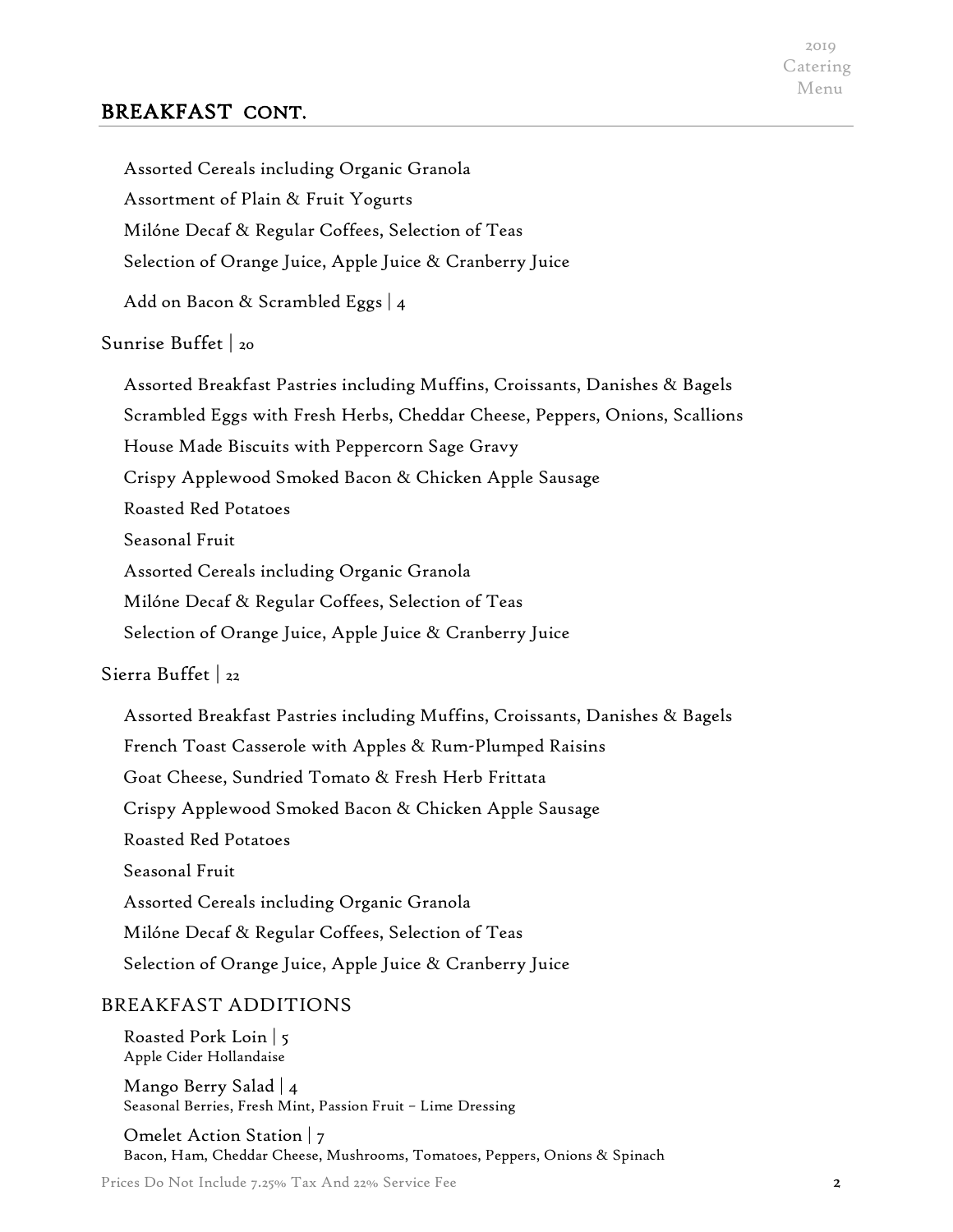## BRUNCH BEVERAGES per bottle of alcohol

Mimosas | 30 Orange, Cranberry, Pineapple & Grapefruit Juices available Serves 6 people

Bloody Mary Station | 140 Celery, Horseradish, Pickled Vegetables, Olives, Hot Sauce & Limes Serves 20 people

Irish Coffee | 140 Bailey's & Freshly Whipped Cream Serves 20 people

# HORS D'OEUVRES & PLATTERS

Parties of 50 – 100 may choose up to three passed hors d'oeuvres. Parties greater than 100 may choose four.

| <b>PLATTERS</b>                                                                                                          | <b>SMALL LARGE</b><br>Serves 20 Serves 50 |
|--------------------------------------------------------------------------------------------------------------------------|-------------------------------------------|
| Fresh Vegetable Tray<br>Carrots, Bell Peppers, Cauliflower, Broccoli, Tomatoes, Celery,<br>Cucumbers with Ranch & Hummus | $50$ <sup>125</sup>                       |
| Fresh Fruit Tray                                                                                                         | $50$ <sup>125</sup>                       |
| Roasted Vegetable Platter<br>With Pesto, Roasted Red Pepper Hummus & Balsamic Aioli                                      | 75 175                                    |
| California Cheese Board<br>Featuring Assorted Nuts, Dried Fruits, Honeycomb, Crackers<br>& Roasted Garlic Crostini       | 125 300                                   |
| Charcuterie Board<br>Chef's Selection of Sliced Cured Meats, Cornichons & Whole Grain Mustard                            | 125 300                                   |
| Wild Game Sausage Board<br>Assorted Grilled Game Sausages, Warm Sourdough, Savory Onion Jam                              | 150 375                                   |
| <b>COLD PASSED HORS D'OEUVRES</b>                                                                                        | Priced per Dozen                          |
| Fig Jam Crackers<br>Fig Jam, Walnut & Pistachio Goat Cheese, Lavash Cracker                                              | 24                                        |
| Caprese Skewers<br>Basil Pesto Marinated Fresh Mozzarella, Cherry Tomatoes, Olive Oil & Balsamic Reduction               | 24                                        |
| Mediterranean Tart<br>Roasted Red Pepper Hummus, Cherry Pepper, Caper & Kalamata Olive Relish                            | 26                                        |
| Tequila Infused Shrimp Ceviche<br>Chili Oil, Micro Cilantro, Brined Radish                                               | 26                                        |
| Smoked Filet of Beef Phyllo Cups<br>Shaved Smoked Beef, Horseradish Chive Cream & Arugula                                | 30                                        |
| Antipasti Skewers<br>Marinated Manchego Cheese & Queen Olives, Prosciutto, Cherry Peppers in Escabeche                   | 35                                        |
| Seared Ahi Skewers<br>Pistachio - Wasabi Crust, Pickled Watermelon                                                       | 40                                        |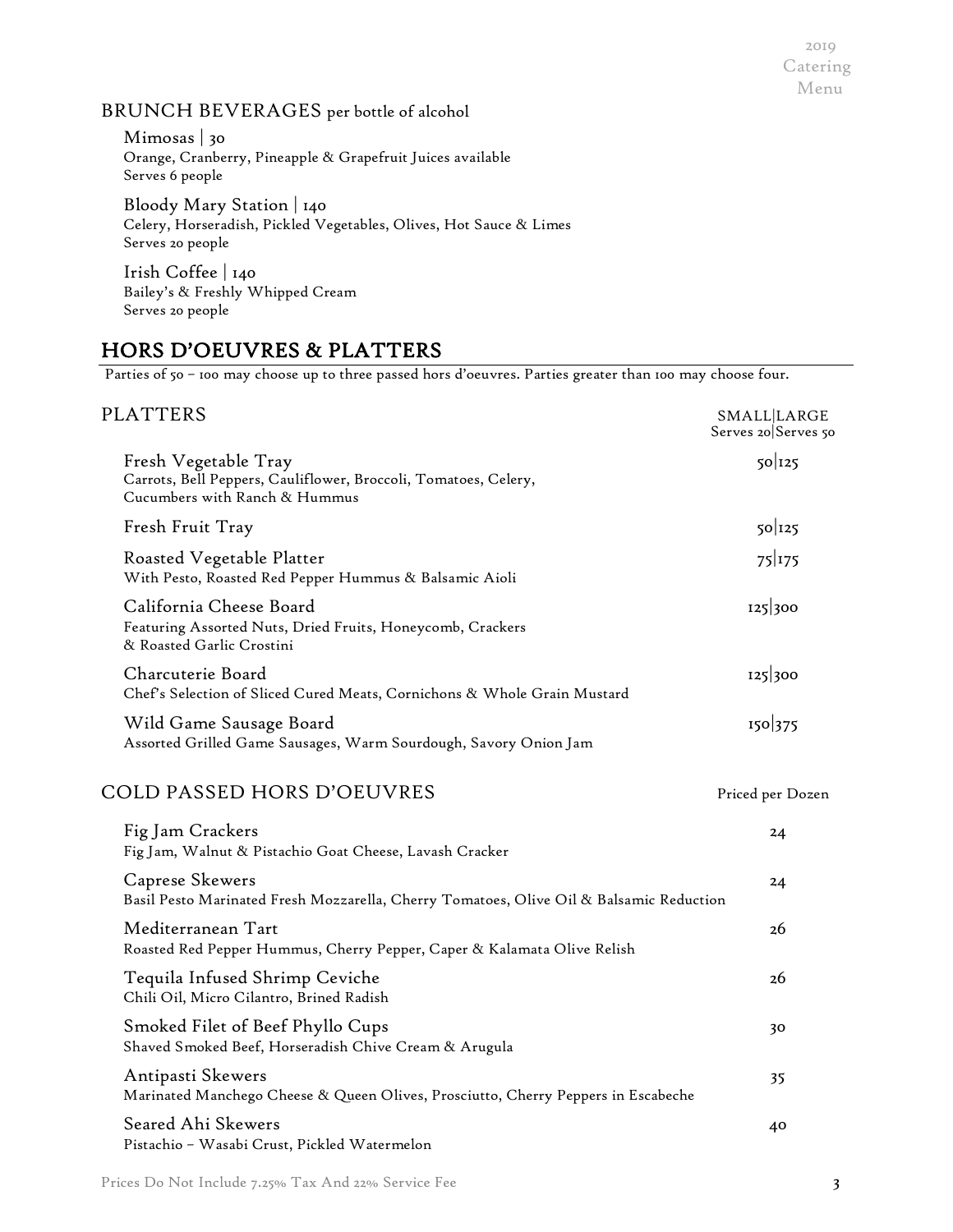## HOT PASSED HORS D'OEUVRES

| <b>Falafel Fritters</b><br>Heirloom Tomato Cucumber Relish, Tahini Honey Yogurt Sauce                          | Priced per Dozen<br>26 |
|----------------------------------------------------------------------------------------------------------------|------------------------|
| Polenta Croquettes<br>Polenta, Gorgonzola, Dried Currants, Pine Nuts & Balsamic Reduction                      | 26                     |
| Prosciutto Wrapped Asparagus<br>Garlic, Asparagus, Prosciutto                                                  | 32                     |
| <b>Baked Brie Bites</b><br>Double Crème Brie, Phylo Cup, Blackberry & Fig Jam                                  | 24                     |
| Elk Meatballs<br>Mirepoix, Bourbon Barbeque Sauce                                                              | 35                     |
| <b>Braised Pork Belly</b><br>Local Cider Brined & Braised Pork Belly, Caramelized Fennel, Apples & Cider Gravy | 38                     |
| Mini Crab Cakes<br>Remoulade & Watercress                                                                      | 40                     |
| Chorizo and Shrimp Skewers<br>Garlic Roasted Shrimp, Spanish Chorizo                                           | 40                     |

# BRIDAL PLATTERS & DAY OF PLATTERS

Choose 3 Options for the Whole Group | 20 per person Bridal platter delivery no earlier than 10am

Fresh Berry Parfait House Made Granola, Berries, Greek Yogurt, Honey Drizzle

Focaccia Breakfast Sliders Fried Egg, Applewood Bacon, Arugula, Roasted Garlic Aioli, Smoked Gouda, Tomato Chutney

Breakfast Burritos Chorizo, Scrambled Eggs, Black Beans, Tillamook Cheddar, Pico De Gallo, Roasted Tomato Salsa

Glavlax Canapés House Cured Smoked Salmon, Capers, Shallots, Herbed Cream Cheese, Mini Bagels

Fresh Fruit Platter

Fresh Vegetable Platter Carrots, Peppers, Cauliflower, Broccoli, Tomatoes, Celery, Cucumbers with Ranch & Hummus

Chicken Salad Sliders Mini Brioche Buns, Waldorf Dressing, Chicken, Cranberries, Celery, Sorrel

Stuffed Jalapeños Herbed Cream Cheese, Jalapeños, Bacon

Mediterranean Platter Hummus, Charred Cherry Peppers, Marinated Olives & Manchego, Pita Toast Points

Charcuterie Board Selection of Cured Meats & Crostinis

Cheese Board Selection of Cheeses & Artisan Crackers

Chocolate Dipped Dried Fruit & Fresh Berries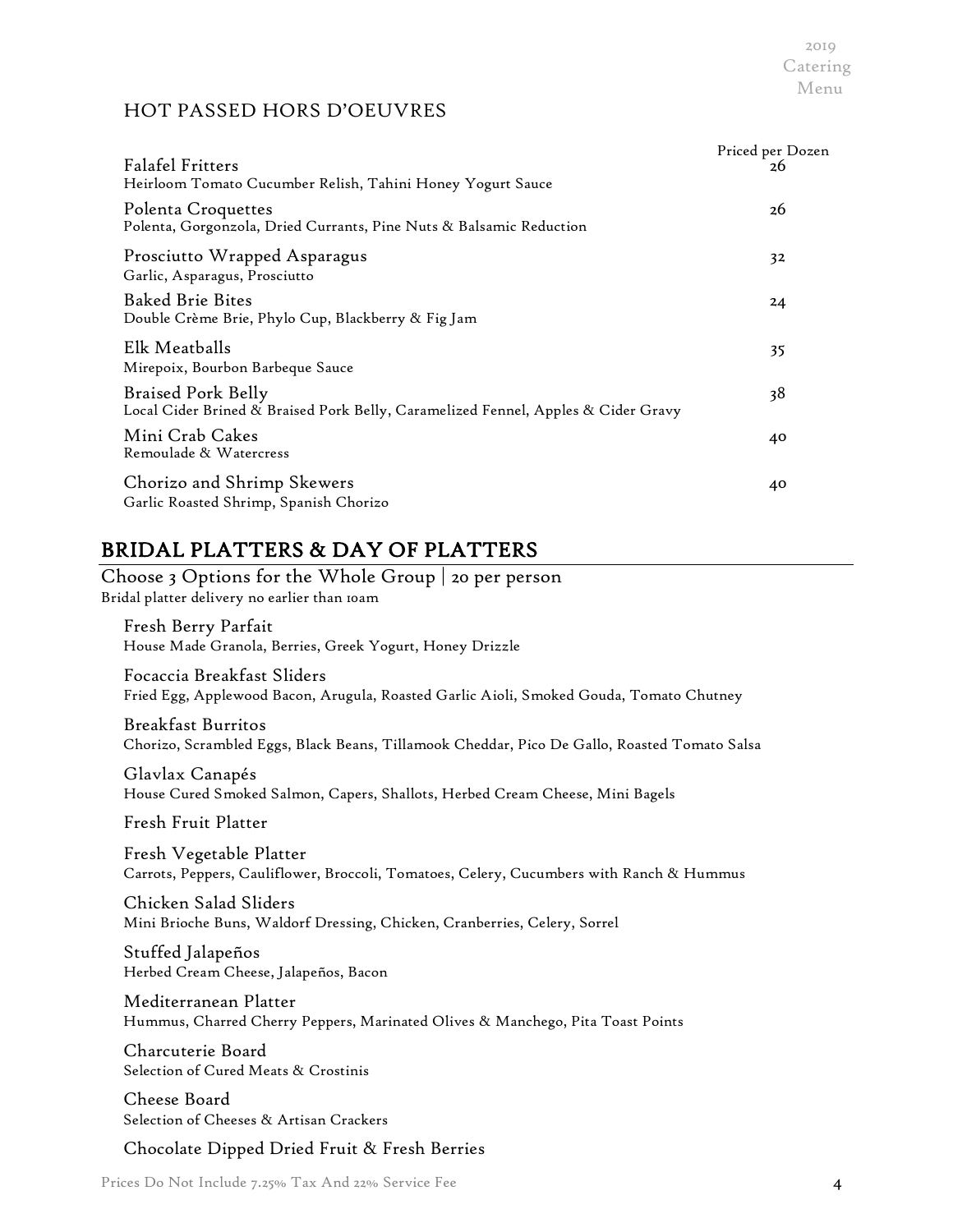## BRIDAL PLATTER BEVERAGES | per bottle of alcohol

Mimosas | 30 Orange, Cranberry, Pineapple & Grapefruit Juices available Serves 6 people

# BUFFETS & BBQS

Minimum 40. Maximum 140 for Plaza Functions.

## Southern Style BBQ | 30

Not available for Wedding Receptions

Grilled-To-Order Black Angus Hamburgers Sautéed Mushrooms, Caramelized Onions, Sautéed Peppers, Pretzel Buns, Selection of Cheeses, Toppings & Condiments

Grilled Chicken with Honey Peach BBQ Sauce

Pulled Pork Sandwiches with Honey-Dijon Slaw

Portabella "Burgers" Stuffed with Quinoa, Spinach, Sundried Tomatoes & Pesto

Five Cheese Mac 'n Cheese with Parmesan Crumble

Traditional Caesar Salad

Grilled Sweet Corn with Garlic Chive Butter

Cornbread with Charred Corn Bits Topped with Lavender Honey

Mexi-Cali-Q  $|34$ Not available for Wedding Receptions

Grilled Flank Steak with Chimichurri Sauce

Grilled Sea Bass al Mojo de Ajo (Seasonal Market Fish upon Request) Light Garlic, Chili & Cilantro Marinade

Jicama Salad Pomegranate, Orange, Cilantro, Mixed Greens, Chili Lime Vinaigrette

Mexican Style Corn on the Cob

Spanish Rice

Refried Pinto Beans

Corn & Flour Tortillas

Condiments Salsa Roja, Guacamole, Pico de Gallo, Sautéed Onions & Peppers, Sour Cream, Shredded Cheese

## California BBQ | 38

Spice Crusted Tri Tip with Herbed Mushrooms

Grilled Seasonal Market Fish with Avocado & Jalapeno Slaw

Lemon Herbed Roasted Chicken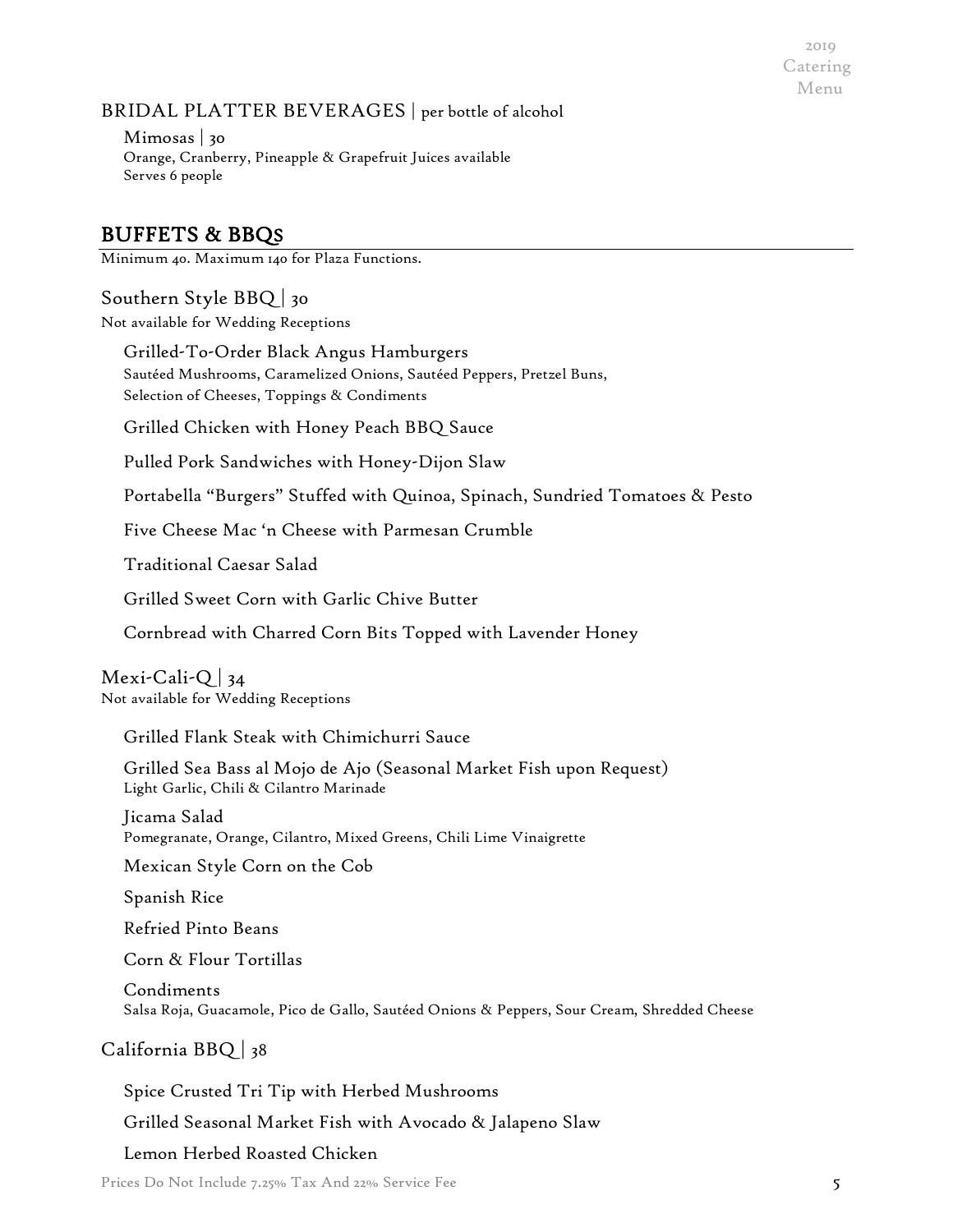# BUFFETS & BBQS CONT.

Evergreen Kale Salad Cherry Tomatoes, Shaved Parmesan, Toasted Pine Nuts, Red Wine Vinaigrette

Penne Pasta Salad Arugula, Charred Grape Tomatoes, Haricot Verts, Feta Cheese, Olive Oil & White Balsamic Vinegar

Fresh Grilled Seasonal California Vegetables

Rustic Sweet Potato Mash

Sourdough Baguette & Herbed Butter

## Hawaiian BBQ  $|_{42}$

Pulled Pork with Pineapple BBQ Sauce

Grilled Teriyaki Chicken

Mahi Mahi with Mango Salsa

Soy Ginger Marinated Vegetables & Tofu Kebabs

Baked Beans

Coleslaw Radicchio, Napa Cabbage, Heirloom Baby Carrots, Green Onion, Grilled Mango, Sesame Seeds, Chili Lime Dressing

Macaroni Salad

Fresh Grilled Seasonal Vegetables

#### Wild Game Buffet | 46

Grilled Venison Chops

Lemon & Herb Glazed Cornish Game Hen

Smoked Trout Salad Grilled Radicchio, Frisée, Fresh Herbs, English Peas, Fingerling Potatoes, Chardonnay Vinaigrette

Garden Salad Cucumber, Cherry Tomatoes, Carrot, Red Onion, Sunflower Seeds, Red Wine Vinaigrette

Fresh Grilled Seasonal Vegetables

Elk Chili

Baked Potato Sour Cream, Shredded Cheese, Chives, Bacon

Sourdough Baguette & Herbed Butter

#### BBQ DESSERTS

Freshly Baked Cookies & Brownies | 4

Berry Bars | 5

Bavarian Cream Stuffed Churros | 5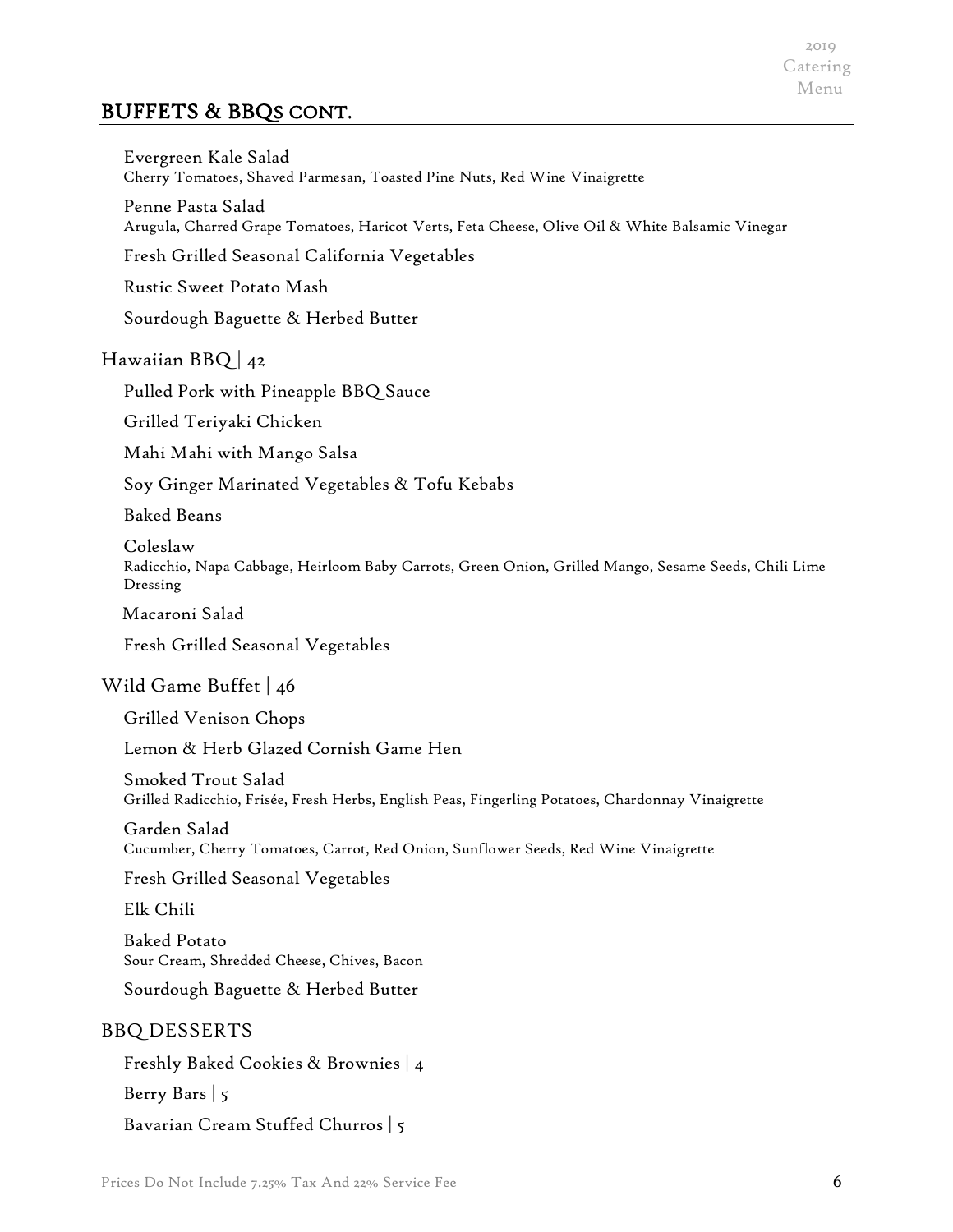# PLATED DINNERS

2019 Catering Menu

#### SALADS

All plated and family style dinners come with your choice of one of the following salads:

#### Caesar

Torn Sourdough Croutons, Shaved Parmesan, Cherry Tomatoes, Caesar Dressing

#### Summer Berry

Mixed Greens, Mixed Berries, Feta Cheese, Roasted Almonds, Champagne Vinaigrette

Spinach

Maple Glazed Pecans, Granny Smith Apples, Goat Cheese, Caramelized Shallot Dressing

#### Evergreen House

Mixed Greens, Dried Cranberries, Shoestring Carrots, Cucumbers, Feta Cheese, Balsamic Vinaigrette

Arugula Orange Supremes, Goat Cheese, Toasted Pepitas, Citrus Vinaigrette

#### ENTREES

Vegetarian | 41

Baked Polenta Gorgonzola Cheese, Sautéed Figs, Beet, Wild Mushrooms, Braised Leeks, Arugula, Ver Jus-White Balsamic Reduction Farro Florentine Cannellini Beans, Swiss chard, Sun Dried Tomatoes, Arugula, Smoked Heirloom Tomato, Walnut - Spinach Pesto

Sun Dried Tomato & Asparagus Arancini Sautéed Spinach, Wild Mushroom, Toasted Pine Nut, Sofrito Sauce, Shaved Manchego Cheese

Poultry | 44

Cornish Game Hen Lime Glazed Garlic & Herb Roasted Game Hen, Roasted Corn, Charred Green Beans & Fingerling Potato Hash

Chicken Picatta Citrus Mashed Potato, Sautéed Purple Kale & Sundried Tomatoes, Herbed Caper Sauce

Crispy Duck Breast Puree of Parsnip & Potatoes, Charred Broccolini, Cherry Port Reduction

#### Beef/Pork  $|47$

Beef Filet Herb Infused Demi-Glace, Roasted Garlic Mashed Potatoes, Fire Roasted Tomatoes, Asparagus

Rib Eye Au Poivre Roasted Fingerlings, Sautéed Mushrooms, Haricot Vert, Green & Pink Peppercorn Sauce

Bone-In Pork Chop Cider Brined, Caramelized Parsnip & Cauliflower Puree, Sautéed Baby Spinach, Blackberry Grand Marnier Gastrique

Pecan Crusted Pork Tenderloin Apple & Smoked Gouda Mash, Charred Fennel, Bourbon Honey Mustard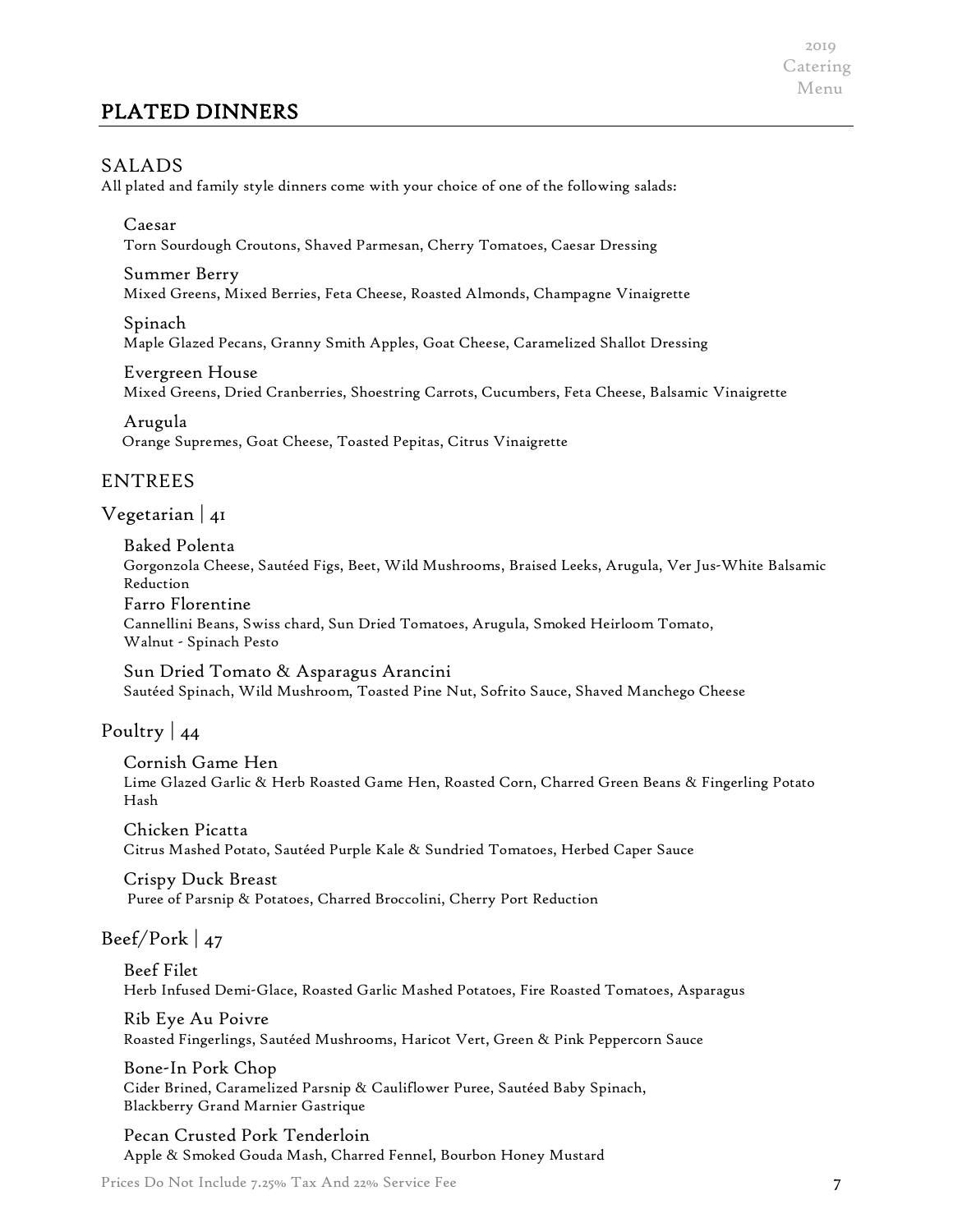# PLATED DINNERS CONT.

2019 Catering Menu

#### $Fish | 50$

Grilled Halibut Cilantro Wild Rice, Bok Choy, Chilies, Charred Scallions, Ginger Lime Sauce

Pan Seared Salmon Roasted Corn, Spinach & Fingerling Potato Hash, Garlic, Salsa Verde

Grilled Sea Bass Farro Pilaf, Sugar Snap Peas, Arugula, Watermelon Radish, Blood Orange Coulis

#### Exotic/Game | 53

Venison Chop Smashed Red Potatoes, Broccolini, Heirloom Baby Carrots, Guinness Demi-glace

Herb Crusted Rack of Lamb Roasted Root Vegetables, Red Wine Poached Figs, Rosemary Lamb Jus

Roasted Quail Lemon Rosemary Glaze, Farro Pilaf, Wild Mushrooms, Heirloom Cherry Tomatoes, Feta Cheese, Baby Kale

#### Children Meals

Macaroni & Cheese, Chicken Tenders, Sautéed Vegetables | 15

Children Portion of Plated Entrees and Buffets Ages 7-12 discounted 50%, Ages 3-6 Discounted 70%

#### Family Style Entrées Additional 10% added to the average price of entrees selected

## LATE NIGHT FARE

Late Night Snacks Available at 10pm in the Tavern. Must be ordered in advance.

Cheese Quesadillas and Chips |5 Salsa, Guacamole & Sour Cream

Macaroni & Cheese and Sliders | 7

Bison Chili and Cornbread |10 Wild Rice, Hominy, Smoked Cheddar, Sour Cream & Green Onion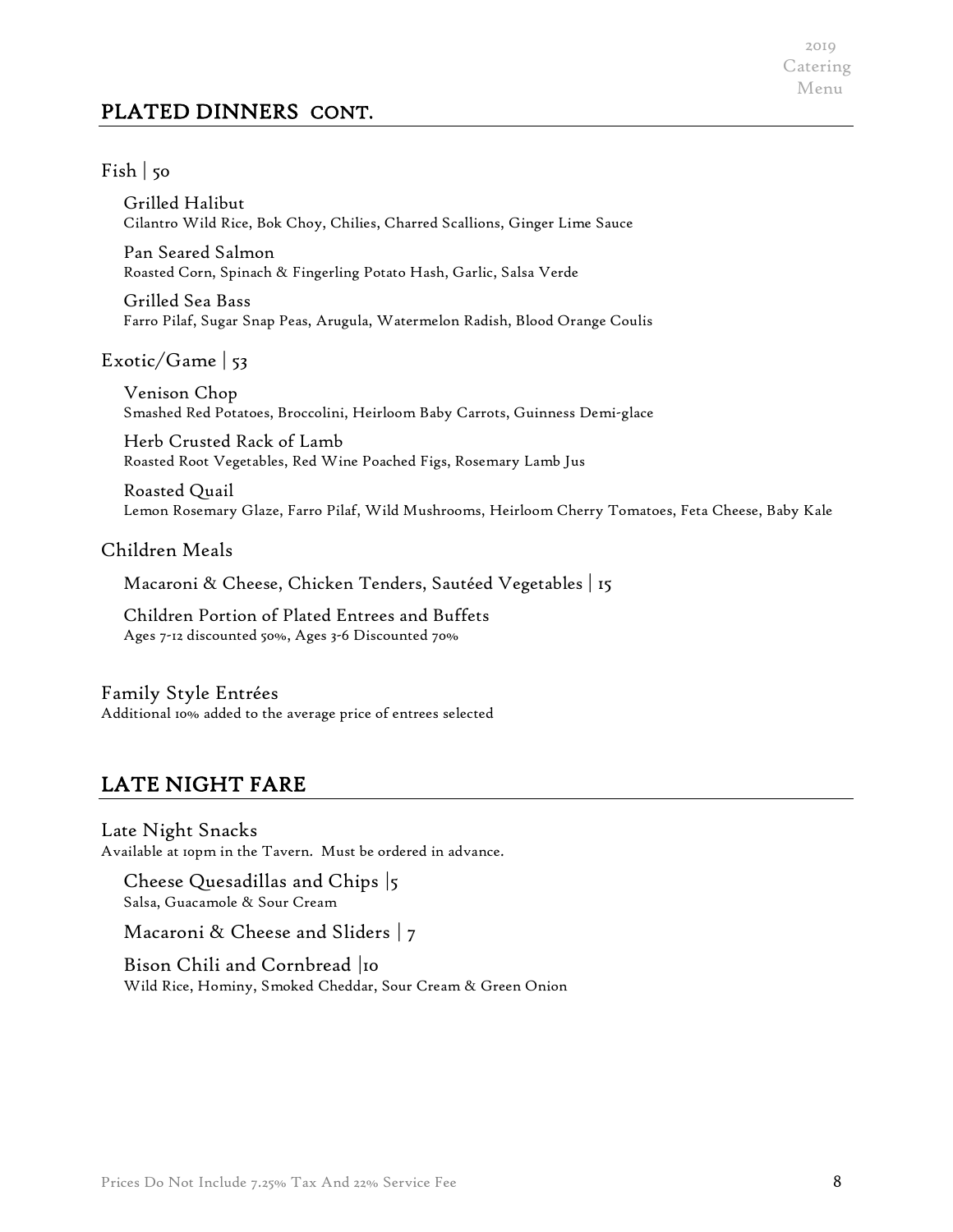#### Wine | Priced per bottle

Wine Pricing is subject to current Wine List Selections. Speak with the Event Coordinator for other wine options. For those wishing to provide their own wine there is a 15 dollar per bottle corkage fee.

## Sparkling Wine

Zardetto Prosecco | 30 Brut, Conegliano, Italy 750ml

Mas Fi Cava | 21 Brut, Cava,Spain 750ml

White Wine

#### Red Wine

Torre Di Luna Pinot Grigio | 21 Trentino, Italy 750ml

Terra Noble Sauvignon Blanc | 21 Central Valley, California 750ml

Heron Sauvignon Blanc | 25 Napa, California 750ml

Heron Chardonnay | 25 Napa, California 750ml

Dante Chardonnay | 21 California 750ml

Yosemite Cellars Grenache Rose | 21 Groveland, California 750ml

#### Beer

IMPORT/MICRO BOTTLE BEER | 5.5 DOMESTIC BOTTLE BEER | 4.5 IMPORT/MICRO KEG BEER | 500 DOMESTIC KEG BEER | 375

Vinum Pinot Noir | 25 Monterey, California 750ml

Dante Pinot Noir | 21 California 750ml

Catena Cabernet | 30 Mendoza, Argentina 750ml

Heron Cabernet | 25 Napa, California 750ml

Dante Cabernet | 21 California 750ml

Borsao Berola | 23 Borja, Spain 750ml

There are 120 sixteen ounce glasses per 15 gallon keg. Heineken kegs are 13 gallons. Beer selection & availability vary seasonally.